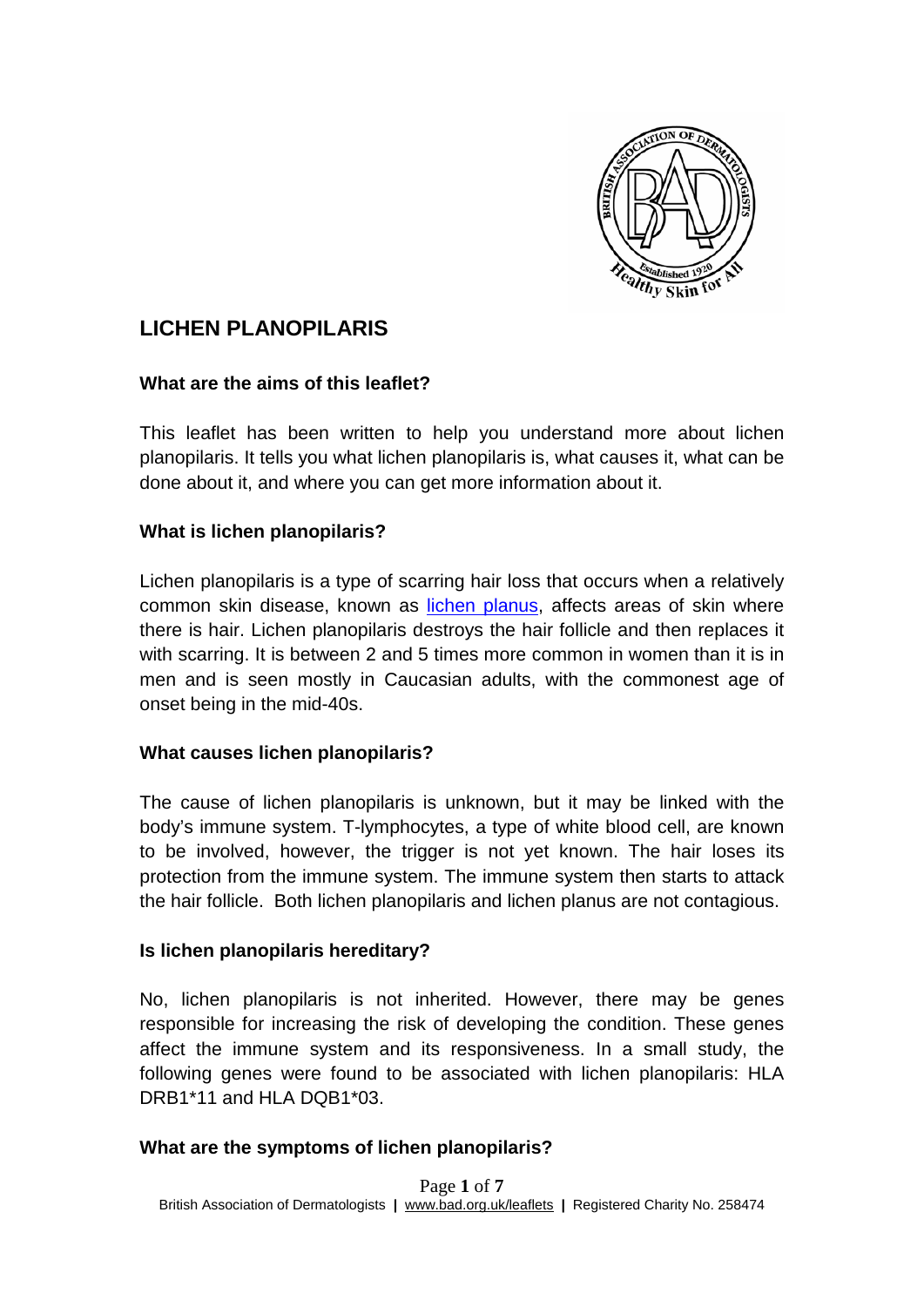Lichen planopilaris typically causes an intensely itchy scalp. The crown and vertex (top of the scalp) are most commonly affected, and symptoms of pain, burning and scalp tenderness may occasionally be experienced. Gradually, areas of hair loss may be noticed. Lichen planus can also affect the skin, mouth, genitals and nails (for further information, please see Patient Information Leaflet on [lichen planus\)](http://www.bad.org.uk/for-the-public/patient-information-leaflets/lichen-planus).

## **What does lichen planopilaris look like?**

Lichen planopilaris causes redness and scaling of the skin around the base of a hair and blocking of the hair follicle, which may give the scalp a rough texture.

Where hairs have been destroyed, the scalp may appear smooth and shiny. Any part of the scalp can be involved; lichen planopilaris often occurs in patches, but may involve larger areas. Facial and body hair may rarely be affected.

Other related conditions include:

*Frontal fibrosing alopecia.* This is a condition that often, but not exclusively, affects post menopausal women. It appears with a slow band-like recession of the frontal hairline, with scarring (fibrosing) along the front of the scalp, and sometimes the sides of the scalp. Loss of eyebrow hair and body hair is also recognised in this condition. (For further information, please see Patient Information Leaflet on [frontal fibrosing alopecia\)](http://www.bad.org.uk/for-the-public/patient-information-leaflets/frontal-fibrosing-alopecia).

*Graham Little Syndrome (Piccardi-Lasseur-Graham Little Syndrome).* This is a condition in which patchy scalp hair loss, similar to classical lichen planopilaris, accompanies loss of armpit and pubic hair and a bumpy, sometimes itchy rash on the body and limbs.

### **How is lichen planopilaris diagnosed?**

A biopsy is often required to confirm the diagnosis. This may involve removing at least 2 small areas of affected scalp skin under local anaesthetic and will leave small scars.

# **Can lichen planopilaris be cured?**

In most cases the condition does eventually become inactive. The hair loss is usually permanent. Although the condition cannot be cured, treatment aims to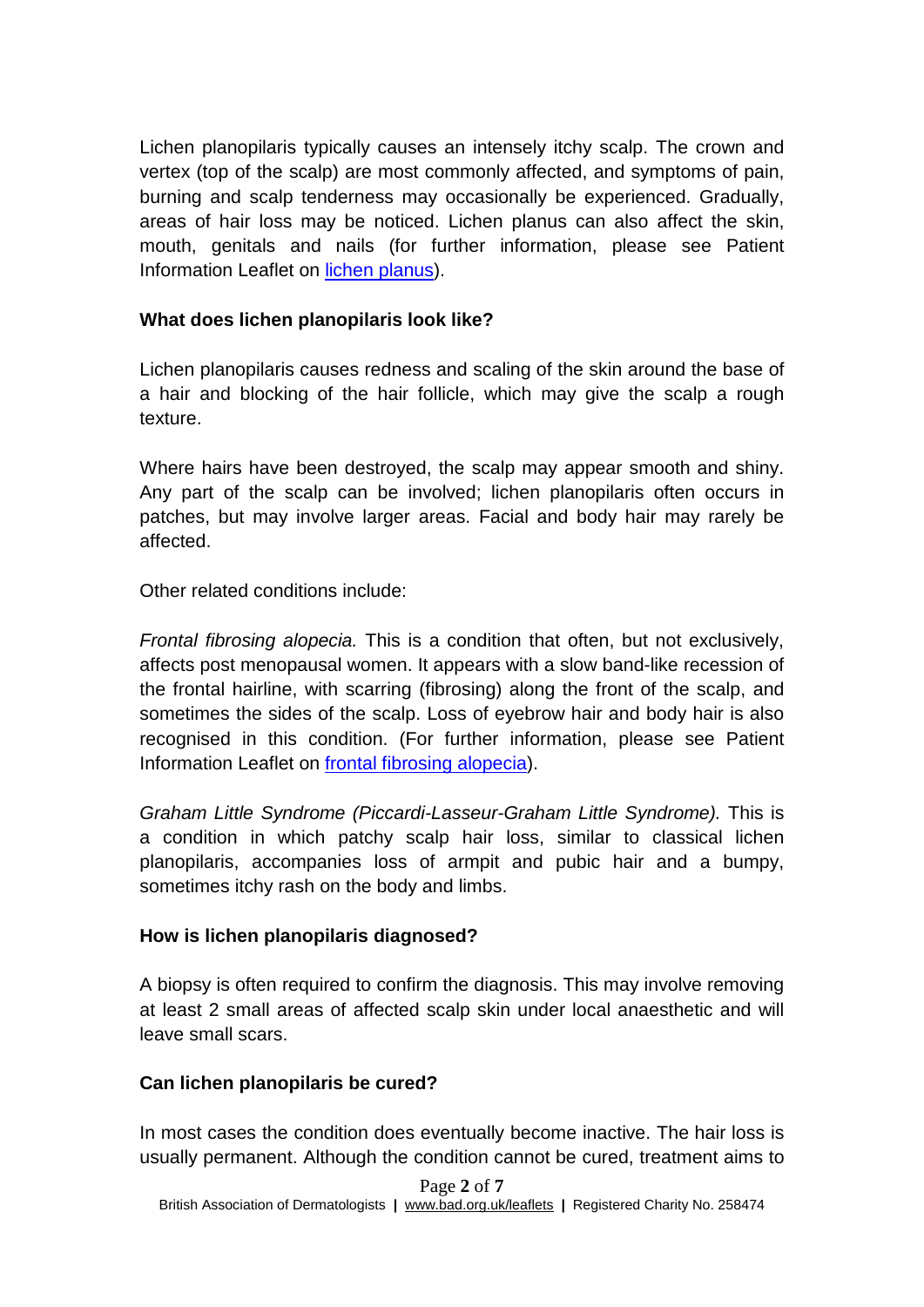preserve the remaining hair and help to control symptoms, but cannot cause regrowth of hair that has already been lost.

## **How can lichen planopilaris be treated?**

Lichen planopilaris can be treated with topical medication, such as creams and gels, and also orally with tablets, although success rates can be very variable. Unfortunately, there is no single proven effective treatment for this condition and despite trying many medications some people fail to respond. Some patients choose not to have any treatment. You may want to discuss all the options with your GP, family or friends before deciding whether to have treatment.

Treatments to the skin may include:

*Topical corticosteroid preparations.* Potent steroid based preparations (e.g. lotions, gels, or mousses) can help localised areas of affected skin. Care must be taken to apply the correct amount of steroid to the affected areas, in order to avoid any unaffected skin. Scalp skin is much thicker than facial skin and tolerates steroid applications better than delicate skin, such as that on the face and around the eyes. Steroids can cause thinning of the skin if used incorrectly. Topical steroid preparations can be particularly helpful in improving itch and may also reduce the rash.

Steroid injections into the affected area (known as 'intralesional steroids') can be a more effective treatment for a small area; however, steroid injections are often painful or uncomfortable, and have a higher risk of causing adverse effects such as thinning of the skin (atrophy) or dimpling of the skin. (For further information, please see Patient Information Leaflet on intralesional [steroid therapy\)](http://www.bad.org.uk/for-the-public/patient-information-leaflets/intralesional-steroid-therapy).

*Topical calcineurin inhibitor creams and ointments.* Although not usually prescribed for lichen planopilaris, these topical treatments can settle local inflammation. They do not have the potential to cause thinning of the skin as seen with topical steroids. Side-effects include stinging on initial application (this usually improves with time). Excessive sun exposure, sunbathing and sunbeds should be avoided while using this treatment (see Patient Information Leaflet on [calcineurin inhibitors\)](http://www.bad.org.uk/for-the-public/patient-information-leaflets/calcineurin-inhibitors).

Tablet Treatments: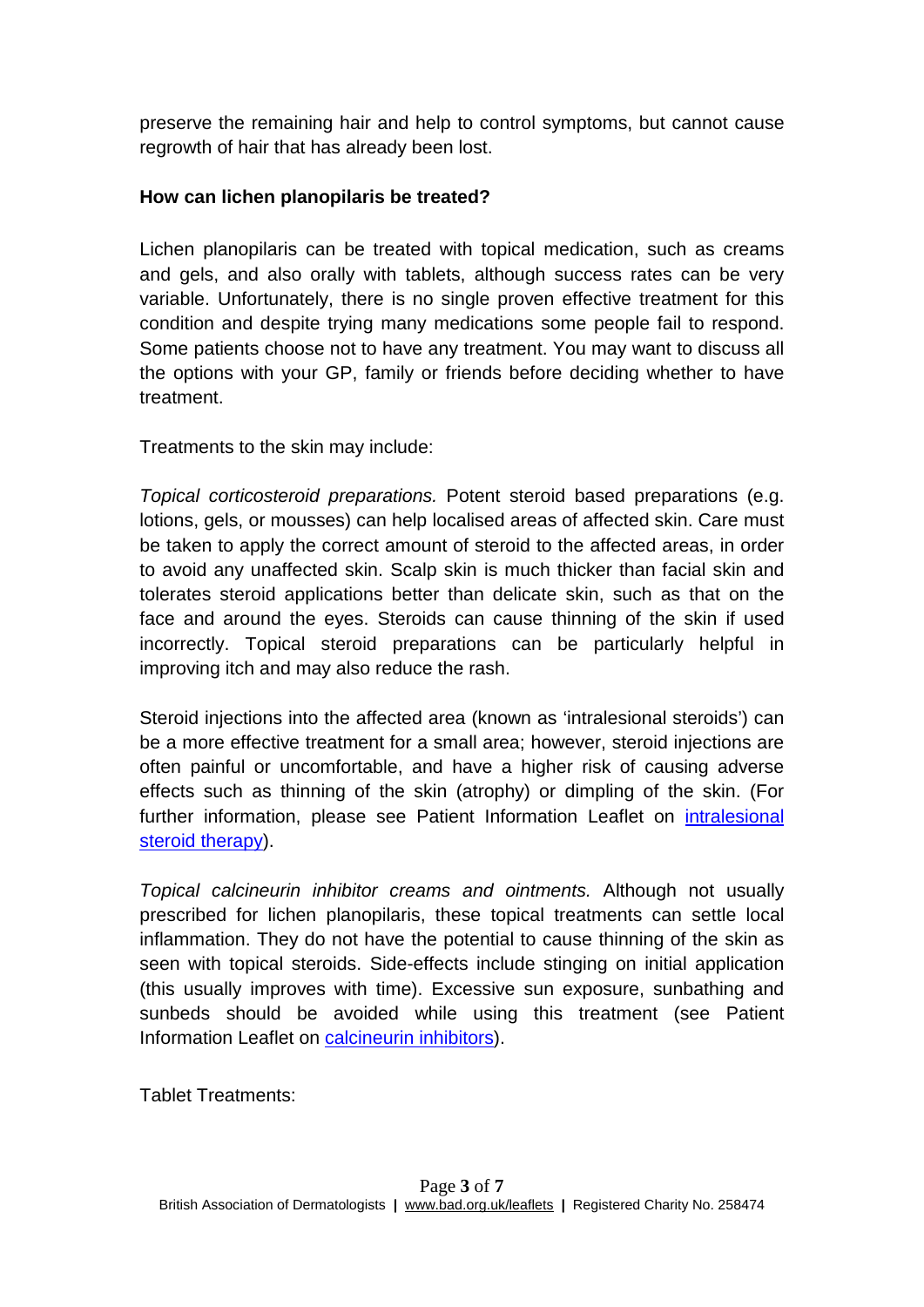*Corticosteroids.* A short course of steroid tablets may quickly reduce inflammation in severe cases, with the hope of halting hair loss. However, side effects such as high blood pressure, diabetes, osteoporosis, and weight gain limit long term use. Sometimes steroid tablets are given as a bridge while waiting for another longer acting treatment to take effect (for further information, please see Patient Information Leaflet on [oral treatment with](http://www.bad.org.uk/for-the-public/patient-information-leaflets/oral-treatment-with-corticosteroids)  [corticosteroids\)](http://www.bad.org.uk/for-the-public/patient-information-leaflets/oral-treatment-with-corticosteroids).

*Low dose hydroxychloroquine.* Although slow to start working, this drug can be very useful in treating lichen planopilaris. Usually a minimum trial of 4-6 months is required to see whether the drug is effective. If helpful it may be continued for longer until the condition goes into remission. It is not certain how the drug works to stop hair loss. Very rarely, hydroxychloroquine may damage the retina (the layer of cells in the back of the eye that detects light and allows you to see) **particularly in those needing treatment for more than 5 years**. The risk of this is **generally** prevented by keeping the dose low, and limiting the overall length of time on this treatment. While you are taking hydroxychloroquine annual eye tests may be recommended (see Patient Information Leaflet on [hydroxychloroquine](http://www.bad.org.uk/for-the-public/patient-information-leaflets/hydroxychloroquine) for further information).

*Immunosuppressive drugs.* Several different tablets are used to treat lichen planopilaris by suppressing the immune system, with varying degrees of success. These are safer than taking steroid tablets in the long term, but do have side effects and therefore require close monitoring, with periodic clinical reviews and regular blood tests. It is not recommended for women to become pregnant whilst on these medications. The immunosuppressive drugs include [azathioprine,](http://www.bad.org.uk/for-the-public/patient-information-leaflets/azathioprine) [ciclosporin,](http://www.bad.org.uk/for-the-public/patient-information-leaflets/ciclosporin) [methotrexate](http://www.bad.org.uk/for-the-public/patient-information-leaflets/methotrexate) and [mycophenolate mofetil](http://www.bad.org.uk/for-the-public/patient-information-leaflets/mycophenolate-mofetil) (please see the relevant Patient Information Leaflets for further information).

*Biologic drugs (anti-inflammatory drugs designed to resemble normal human molecules).* These have not been found to be helpful in this condition as yet.

*Other tablets:*

- *[Acitretin](http://www.bad.org.uk/for-the-public/patient-information-leaflets/acitretin)* and *[isotretinoin](http://www.bad.org.uk/for-the-public/patient-information-leaflets/isotretinoin)* are other drugs that have been used; however, isotretinoin is preferred because acitretin itself can cause hair loss. There are important risks concerning pregnancy when taking acitretin or isotretinoin. Please see the relevant Patient Information Leaflets for further information.
- *Tetracycline or doxycycline* are antibiotics commonly used in the treatment of acne, but can also be used to treat lichen planopilaris. These drugs have few side-effects and do not require any monitoring by blood tests.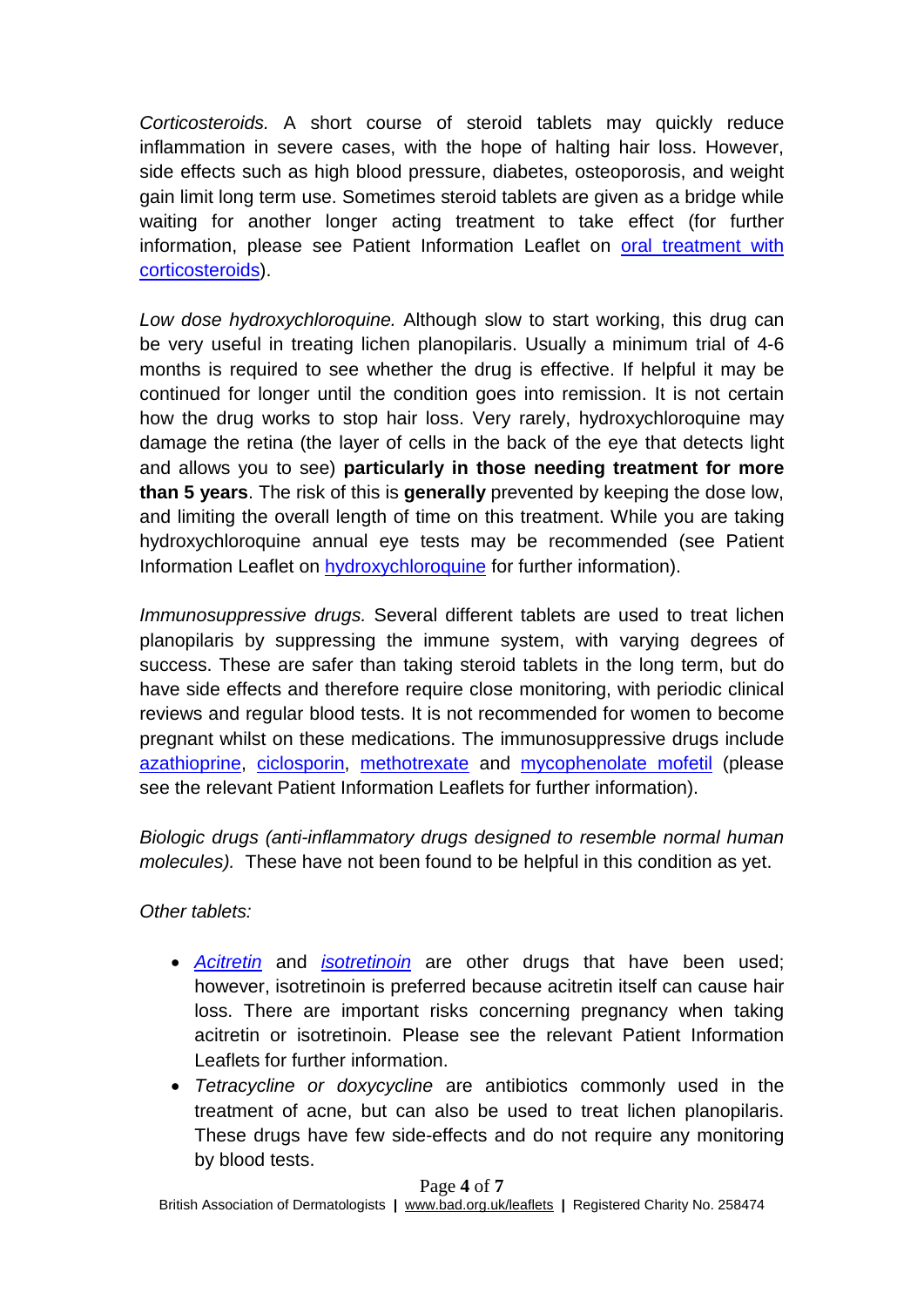• There is some evidence to show that the off-licence use (using a medication outside of the designated terms of its UK licence) of a diabetes drug called pioglitazone, might also be helpful in the treatment of lichen planopilaris. This is generally well tolerated, but there have been some safety concerns with long term use, including a possible association with bladder cancer.

## Other Treatments:

Some people who have extensive hair loss from lichen planopilaris will choose to wear a wig or a hairpiece. These can either be bought privately or obtained through the support of the NHS with a consultant's prescription (although a financial contribution is required). Your local hospital orthotic (surgical appliances) department can advise you on the range of hair pieces available on the NHS and recommend local suppliers.

Wearing a hat or scarf is another way of hiding hair loss.

Lichen planopilaris usually stabilises eventually and stops getting worse. Once it has been stable for a number of years it may be possible for permanent areas of hair loss to be removed or reduced in size by a small operation. Your doctor can let you know whether you might be suitable for such a procedure, but it is not be available on the NHS. Hair transplantation is another option that can be considered once the condition has stabilised, but is also not available on the NHS and unfortunately is not always successful if the condition reactivates.

# **Self care (What can I do?)**

- Join a hair loss support group.
- Seek unbiased medical help and be sceptical of online solutions, especially those that offer instant, or quick, remedies.
- Eat a normal healthy diet; no particular food has been linked to lichen planopilaris.
- Consider using techniques to camouflage the problem such as wigs, hair pieces, powders, sprays and hair fibres that are matched to your hair colour

# **Where can I get more information about lichen planopilaris?**

*Web links to detailed leaflets:*